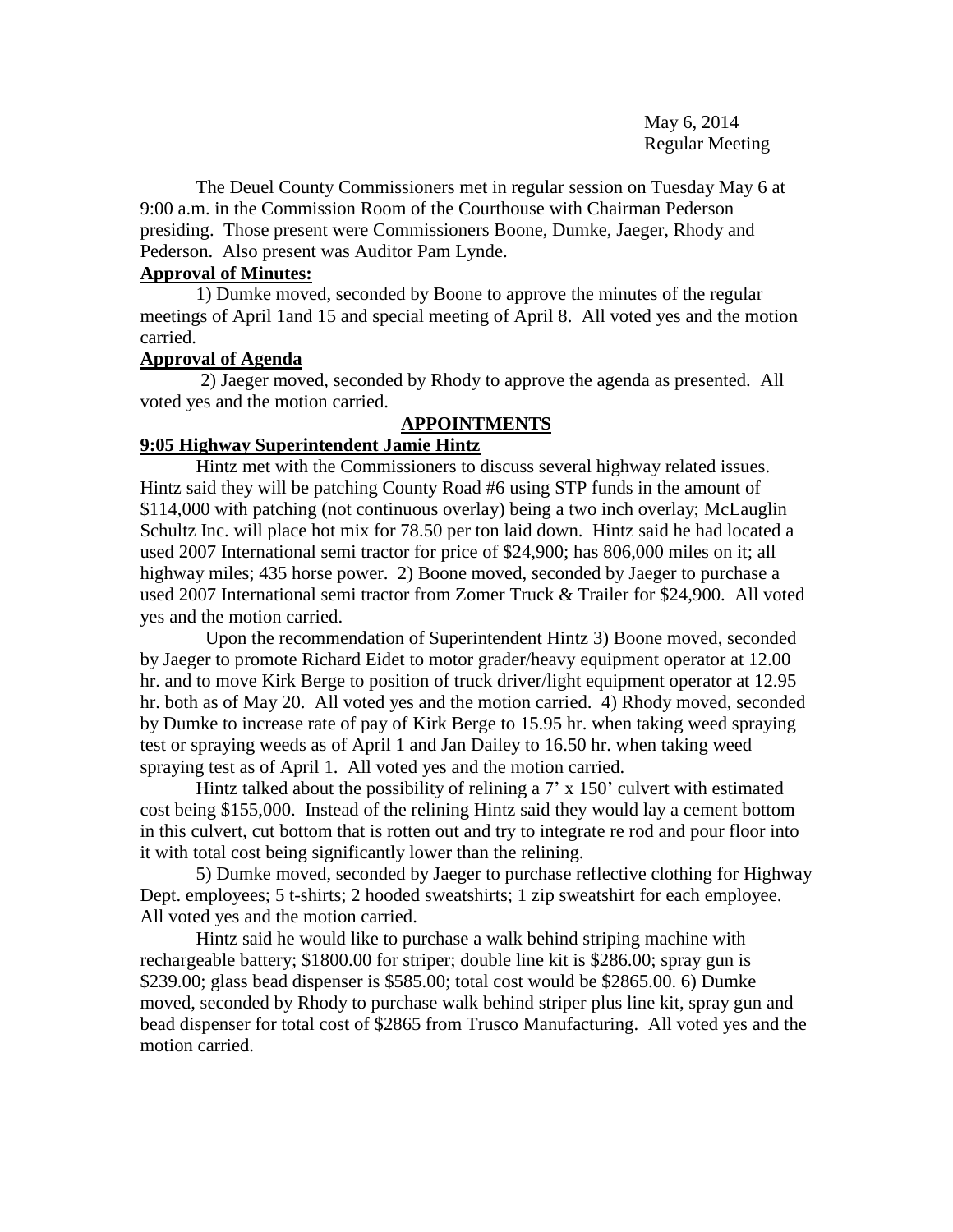# **9:30 Donna Rhody Director of Equalization**

 Rhody met with the Commissioners to discuss several matters. 7) Dumke moved, seconded by Boone to approve travel costs for Director's Office to attend MACRO and SDAAO conference in Deadwood June 8-13 and on line class which needs to be taken every even year to keep up state certification with cost being around \$150. All voted yes and the motion carried.

 Rhody requested that her office (she and Jodi Theisen) work four ten hour days so visits for appraisals can be done after five o'clock when more people are home from work. She said the office would be open Monday through Friday from 8-5. Zoning Office hours are Monday and Tuesday from 8:00 a.m. to 1:00 p.m. 8) Dumke moved, seconded by Rhody to approve Director of Equalization office to work four ten hour days with office being open Monday through Friday from 8 a.m. to 5p.m. from June 1 to Nov. 30 six month trial period. All voted yes, motion carried.

 9) Boone moved, seconded by Jaeger to approve the purchase of HP Elite 800 computer, price of \$825.00 plus Office 2013 \$215.00, Access 2013 \$110.00 with set up being \$330; total cost being \$1480 for Director of Equalization Office. All voted yes and the motion carried.

# **11:00 Drainage**

 10) Jaeger moved, seconded by Dumke to adjourn as County Commission and reconvene as the Drainage Board. All voted yes and the motion carried. Casey Mette Drainage Officer requested, on behalf of Grant Street, two permit extensions for #D11-32 the S1/2SE1/4 18-117-47 Antelope Valley and #D11-31 for the SE1/4 24-117-48 Lowe Township. He will not add to or change the projects from the original applications. 11) Jaeger moved, seconded by Boone to approve request and grant one year extensions on above described permits. (#D11-32-14 and #D11-31-14) to Grant Street. All voted yes and the motion carried.

Ryan Schilling had made application on behalf of Mark Tetzloff for a drainage permit on the S1/2 of NW1/4 5-115-49 with the water flowing northeast and a third flowing south into a natural drainway on north border of field to be drained. He had the wetland determination and the sign off of one adjoining landowner and now has secured the additional landowner signature. 12) Jaeger moved, seconded by Rhody to approve and issue drainage permit #D14-03 on the above described property to Ryan Schilling/Mark Tetzloff. All voted yes and the motion carried. 13) Dumke moved, seconded by Boone to adjourn as Drainage Board and reconvene as County Commission. All voted yes and the motion carried.

# **11:30 John Knight State's Attorney**

Knight talked to the Commissioners about county assistance #13-01 and discussed a drainage complaint.

#### **NEW BUSINESS**

#### **Approve Cash Balance Sheet**

14) Boone moved, seconded by Dumke to approve the cash balance sheet for the month of April. All voted yes and the motion carried.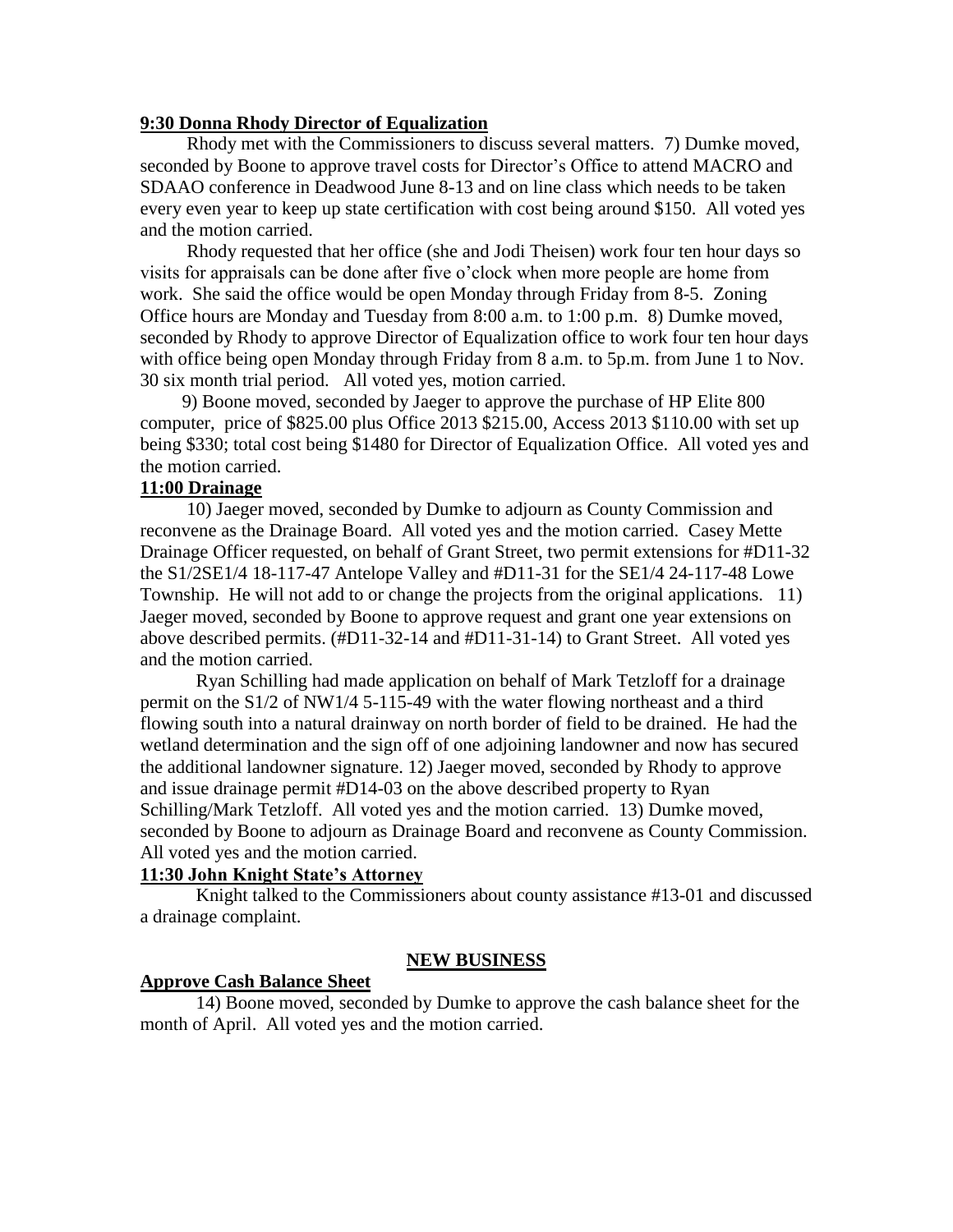# **DEUEL COUNTY AUDITOR'S ACCOUNT WITH TREASURER**

| <b>END OF MONTH CASH BALANCE</b>                                   |                     |                                             |            |              | April-14                         |
|--------------------------------------------------------------------|---------------------|---------------------------------------------|------------|--------------|----------------------------------|
| <b>CASH TOTAL</b>                                                  |                     |                                             |            |              | \$<br>1,772.08                   |
|                                                                    | <b>CHECKS TOTAL</b> |                                             |            |              | \$<br>232,894.70                 |
| <b>CASH ITEM</b>                                                   |                     |                                             |            |              | \$                               |
| <b>CASH CHANGE SHERIFF</b>                                         |                     |                                             |            |              | \$<br>50.00                      |
| TOTAL CASH ASSETS ON HAND                                          |                     |                                             |            |              | \$<br>234,902.22                 |
| <b>CHECKING ACCOUNT BALANCE</b>                                    |                     |                                             |            |              | \$<br>715,333.72                 |
| <b>MM DNB NATIONAL BANK</b>                                        |                     |                                             |            |              | \$<br>4,050.68                   |
| PREMIUM MM FIRST BANK & TRUST OF TORONTO                           |                     |                                             |            |              | \$5,079,266.31                   |
|                                                                    | <b>CREDIT CARDS</b> |                                             |            |              | \$<br>138.81                     |
| CD'S                                                               | \$250,000           | <b>DNB</b><br><b>FIRST BANK &amp; TRUST</b> |            |              | \$<br>250,000.00                 |
| REVOLVING LOAN                                                     |                     |                                             |            |              | \$<br>72,216.15                  |
| <b>GRAND TOTAL CASH ASSETS</b><br><b>GL CASH BALANCE BY FUNDS:</b> |                     |                                             |            |              | \$6,355,722.62                   |
|                                                                    | <b>GENERAL</b>      |                                             |            |              |                                  |
|                                                                    |                     |                                             |            |              | \$1,775,169.41                   |
| SP REVENUE FUNDS<br>TRUST & AGENCY FUNDS                           |                     |                                             |            |              | \$2,285,795.98<br>\$2,294,757.23 |
|                                                                    | townships           | \$135,017.22 Cities                         |            | \$190,792.35 |                                  |
|                                                                    | schools             | \$1,782,857.68                              | rural fire | \$30,762.29  |                                  |
|                                                                    |                     |                                             |            |              |                                  |

**TOTAL GENERAL LEDGER CASH**

**\$ 6,355,722.62**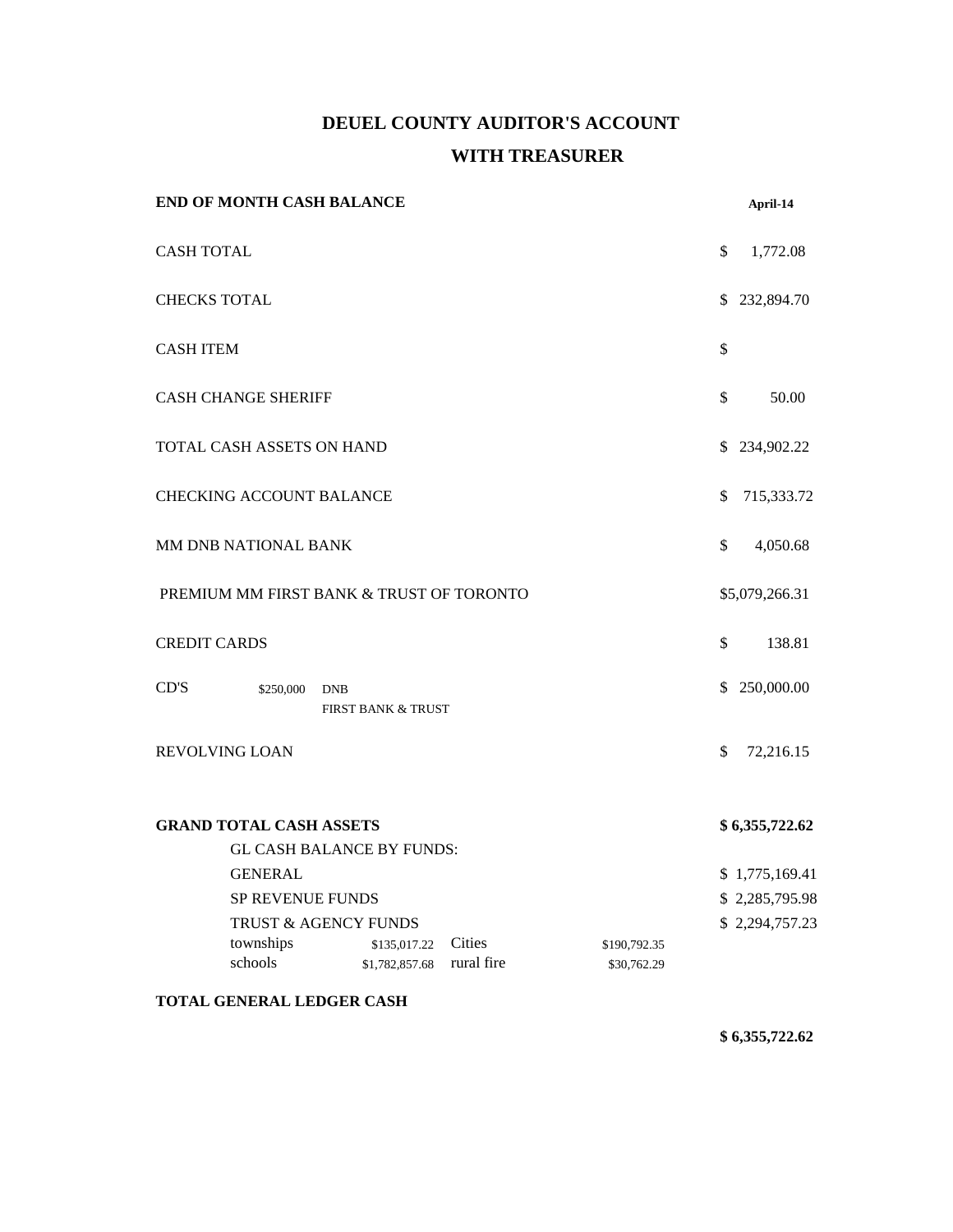# **Contingency Transfer, Liquor License Renewal, Personnel, Proposal to Replace Sewer Pipe in Boiler Room**

 15) Dumke moved, seconded by Jaeger to approve the transfer from Contingency to Drainage 101-624 \$100. All voted yes and the motion carried.

 16) A liquor license renewal application from Lake Cochrane Development Co. Inc for 2014 was presented. 17) Dumke moved, seconded by Boone to approve the on-sale liquor license renewal application for 2014 of Lake Cochrane Development Co., Inc located in the SW1/4NE1/4 5-114-47 Gov't Lot 1, Grabow Addition including Sunday sales. All voted yes and the motion carried.

 17) Jaeger moved, seconded by Boone to increase wage of Jean Sonnenburg to 2648.41 per month six month increase as of May 20. All voted yes and the motion carried.

 An estimated quote was received from Redlinger Brothers Plumbing and Heating in the amount of \$4275 to provide materials, labor and applicable taxes to demo the existing cast iron waste piping in courthouse basement and replace with PVC piping to be installed by Redlinger Brother's. 18) Boone moved, seconded by Rhody to approve estimated quote of Redlinger Brother's Plumbing & Heating to demo and replace cast iron piping in basement. All voted yes and the motion carried.

# **Approve Weed Spraying Contract with DOT, Purchase of Weed Sprayer, Dakotabilities, Travel, Commissioner iPads**

 19) Jaeger moved, seconded by Dumke to approve the weed spraying contract between Deuel County and the SD Dept. of Transportation to spray weeds on state highway ditches in the amount of \$24,820.00. All voted yes and the motion carried. 20) Jaeger moved, seconded by Rhody to approve the Weed and Pest State Reimbursement Grant for period covering 7-1-13 to 6-1-2014. All voted yes and the motion carried.

 21) Boone moved, seconded by Rhody to purchase a Flexicoil 1000 gallon sprayer with monitor for \$3250 from Paul Neaton of Watertown MN upon receipt of bill of sale and signed voucher. All voted yes and the motion carried.

 22) Dumke moved, seconded by Jaeger to contribute \$60 per month on behalf of two residents of Deuel County served by Dakotabilities in Sioux Falls. All voted yes and the motion carried.

 23) Rhody moved, seconded by Dumke to approve travel and registration for officials to attend Sioux Valley Commission meeting in Clark. All voted yes and motion carried.

 24) Rhody moved, seconded by Jaeger to purchase five 32Gb iPad Air from Mac Doctors for the Commissioners to be used during Commission meetings at a cost of \$595 per iPad with each individual Commissioner reimbursing county for excess cost over and above \$500 per iPad. All voted yes and the motion carried.

# **APPROVAL OF WARRANTS**

 25) Dumke moved, seconded by Jaeger to approve all warrants as presented and those paid early to avoid service charge. All voted yes and the motion carried.

A-Ox Welding 31.64 Repairs, SD Achieve 120.00 Client Support, Ardy's Bakery 25.00 Supplies Weed Mtg, Davita Atyeo 45.00 Travel, Bjerke Sanitation 218.00 Utilities, Brian's Glass 230.00 Repairs, Brock White Co. 4144.25 Supplies/Sealant, Brookings Deuel Rural Water 45.00 Utilities, Brown & Saenger 436.50 Election Supplies, Butler Machinery 160.68 Repairs, Clear Lake Building Center 3.39 Supplies, City Of Clear Lake 233.16 Utilities, Clear Lake Courier 1065.21 Publication/Supplies, SDACC 1279.89 Share Legal Exp, Codington County Auditor 130.00 Prisoner Care, Cowboy Country Stores 49.66 Fuel, Credit Collections Bureau 55.35 Fees Pd, D-A Lubricant Co. 2712.07 Supplies, Deuel County Cenex 9425.25 Repairs, Deuel County Motor Supply 301.92 Repairs, Deuel County Pharmacy 4.79 Supplies, DC Solutions Inc 175.00 Supplies Election, Diesel Machinery Inc 1680.05 Repairs/Supplies, DK Diesel 410.00 Repairs, DNB National Bank 56.01 Supplies, Dust-Tex 462.32 Mat Rental, Ecolab 54.00 Prof Serv, Election Systems & Software 862.40 Ballots, Keith Goens 298.28 Mtg/Travel, Dwayne Gorder 92.20